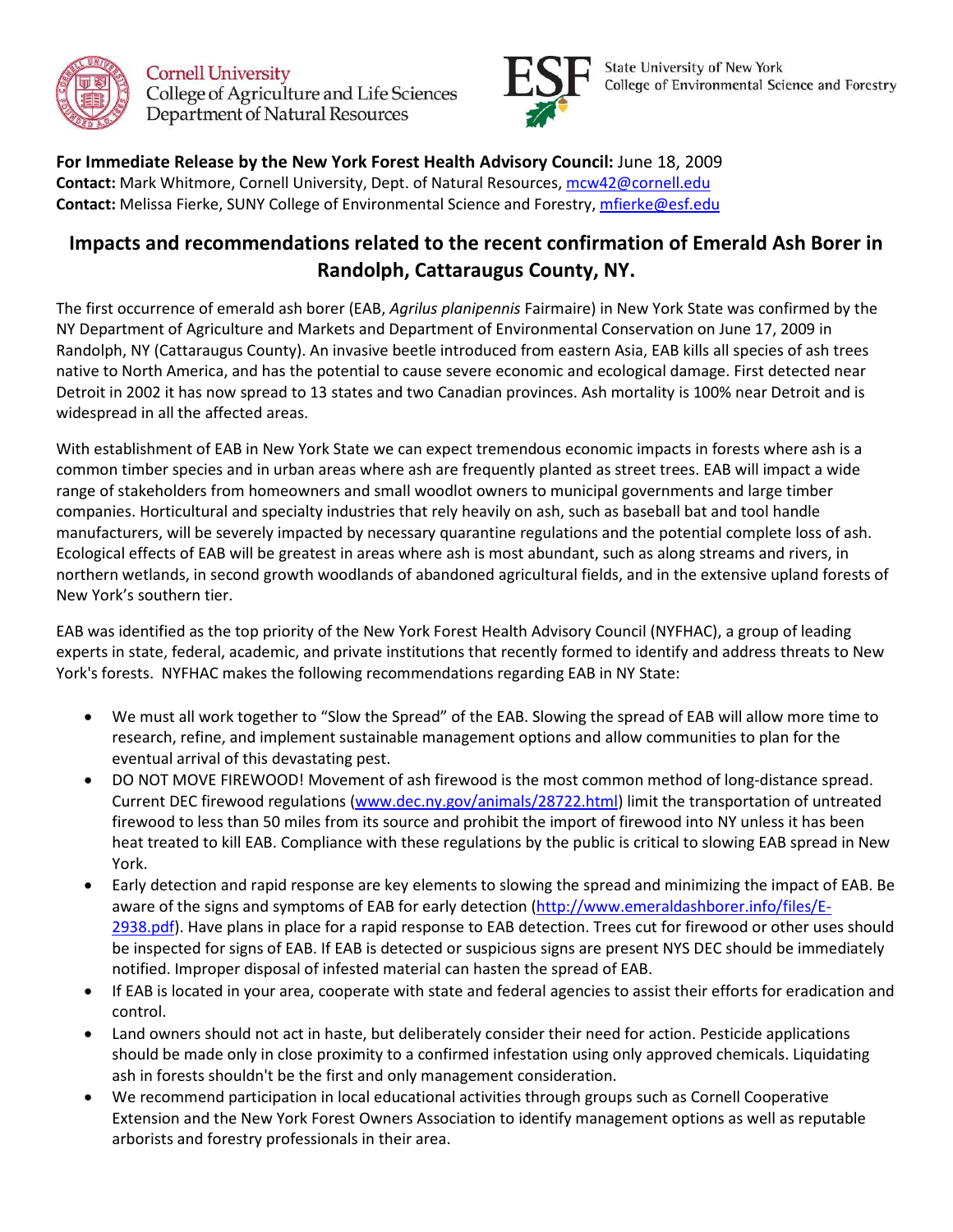To view photos and get more information visit: www.emeraldashborer.info or http://nyis.info. If you detect EAB or EAB damage, call your county Cooperative Extension, Regional NYSDEC office, or NYSDEC at (866) 640-0652 or (518) 402- 9425. Get plugged in to your local Partnership for Regional Invasive Species Management (PRISM) to work with other members of your community in EAB outreach, early detection, and management; find contacts for your local PRISM here (http://nyis.info/PRISM/Regional\_Partnerships.aspx).

This statement was prepared collaboratively by the New York Forest Health Advisory Council and its membership includes:

Kim Adams, SUNY College of Environmental Science and Forestry Doug Allen, retired, SUNY College of Environmental Science and Forestry Todd Bittner, Cornell Plantations, Cornell University Mike Bohne, US Forest Service, Northeastern Area Jerry Carlson, NYS Dept. of Environmental Conservation Melissa Fierke, SUNY College of Environmental Science and Forestry Gary Goff, Department of Natural Resources, Cornell University John Graham, NYS Dept. of Environmental Conservation Ann Hajek, Department of Entomology, Cornell University Rick Hoebeke, Department of Entomology, Cornell University Carolyn Klass, Department of Entomology, Cornell University Andrew Liebhold, US Forest Service, Northern Experiment Station Gary Lovett, Cary Institute of Ecosystem Studies Holly Menninger, NY Invasive Species Research Institute, Cornell University Ralph Nyland, SUNY College of Environmental Science and Forestry Dylan Parry, SUNY College of Environmental Science and Forestry Peter Smallidge, Department of Natural Resources, Cornell University Steve Teale, SUNY College of Environmental Science and Forestry John Vandenberg, USDA ARS and Cornell University Mark Whitmore, Department of Natural Resources, Cornell University

*The views and opinions expressed in this document are those of the above-signed authors and do not necessarily reflect the official policies, positions, views, or opinions of their respective employers or affiliated organizations.*